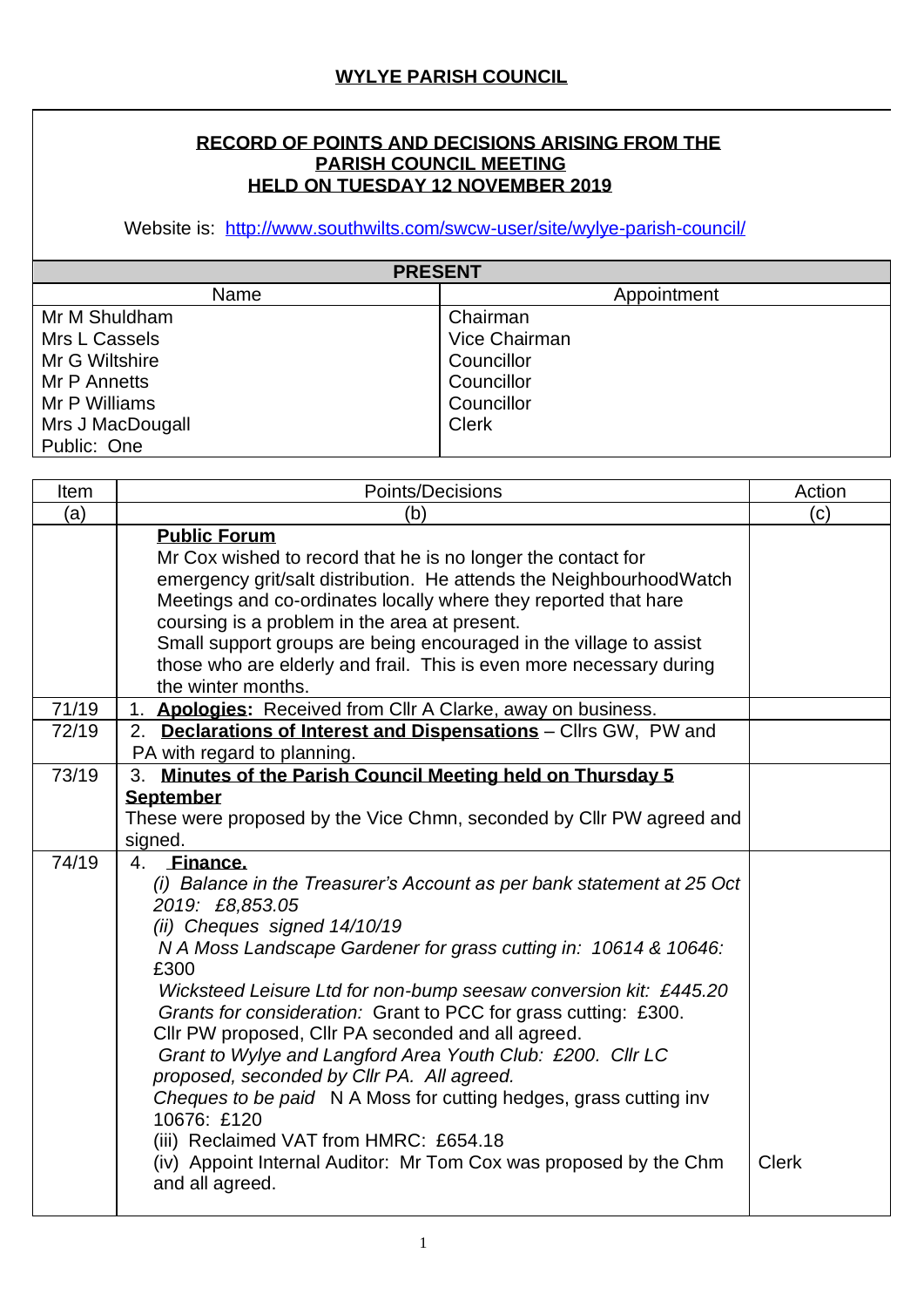| 75/19 | 5. Resolve to approve Bank Signatories - Form NWB50047 for update<br>and completion. Mark Shuldham and Lucy Cassels are the existing<br>signatories. It was resolved to add Gad Wiltshire, Peter Annetts and<br>Piers Williams. All agreed. Two signatures would be required at any one<br>time. Any other signatories to be removed.                                                                                                                                                                                                                                                                                                                                                                                                                                                                                                                                                                                                                                                                                                                                                                                                                                                                                                                                                        | Clerk/Cllrs  |
|-------|----------------------------------------------------------------------------------------------------------------------------------------------------------------------------------------------------------------------------------------------------------------------------------------------------------------------------------------------------------------------------------------------------------------------------------------------------------------------------------------------------------------------------------------------------------------------------------------------------------------------------------------------------------------------------------------------------------------------------------------------------------------------------------------------------------------------------------------------------------------------------------------------------------------------------------------------------------------------------------------------------------------------------------------------------------------------------------------------------------------------------------------------------------------------------------------------------------------------------------------------------------------------------------------------|--------------|
| 76/19 | 6. Budget Estimate<br>The budget was discussed with particular attention paid to the cost of<br>implementing road safety measures. All agreed that there would have to<br>be a substantial increase in the precept for 2020-1; from £5,500.00 to<br>£9,000 as the new measures could cost approx. £3,550. The precept<br>could then be reduced in subsequent years. The Clerk will try to obtain<br>more definitive costings for the 20 mph speed limit installation from<br>CATG. The precept to be decided at the January meeting.                                                                                                                                                                                                                                                                                                                                                                                                                                                                                                                                                                                                                                                                                                                                                         | <b>Clerk</b> |
| 77/19 | 7. Planning<br>19/07040 Variation Windmill farm, Dinton Rd, Wylye<br>Alterations and extension. No comment<br>19/08767/TCA Two Gates, Fore St, Wylye, BA12 ORQ<br>Two metre ht reduction, reshape and 15% thin to 3 birth trees. No<br>comment.<br>19/08584/VAR St Mary's Cottage, Church St, Wylye - Variation of<br>condition 2 and removal of condition 3 of 18/1055/Ful/Demolish Existing<br>Garage and Erect Larger Detached Double Garage with Workshop<br>Space. Comments by 1 Nov.<br>19/08236/Ful Ashley House Farm, Dinton Rd, Wylye, BA12 ORD<br>Erection of Hay Store and Animal Shelter. No Comments<br>19/09755/TCA Walnut Cottage, Fore St, Wylye, BA12 ORQ - Work to<br>trees in cons area. No Comment.                                                                                                                                                                                                                                                                                                                                                                                                                                                                                                                                                                      | <b>Clerk</b> |
| 78/19 | 8. Road Safety.<br>CATG Meeting 18 Oct - On carriageway footway High St/Fore St - CATG<br><b>Issue 6817"</b><br>The Parish Council informed Wiltshire Council that it would fund 25% of<br>the costs which amount to £925 and the scheme was approved at the<br>CATG meeting held on 14 October which CIIr LC and the Clerk attended.<br>The Chmn contacted Simon Hawkins to ask for the hedge to be trimmed<br>back on his property beside the road to facilitate these safety<br>improvements.<br><b>CATG Issue: Village Gates</b><br>The proposal to purchase and install village gates at the three entrances to<br>the village was discussed and members proposed that as just one set of<br>gates would cost £750 this option should be dropped in favour of<br>reducing the speed limit to a 20mph restriction zone. The Clerk will notify<br>CATG.<br>CATG Issue: 20mph Speed Limit<br>The CATG approved the 25% contribution from the Parish Council of<br>£625 and members of the PC present at the CATG meeting on 14 October<br>urged that the scheme should go ahead as possible.<br>The next CATG meeting will be held on 14 Feb 2020.<br>CIIr PA mentioned that the village sign is missing as you enter the village<br>from Dinton Rd. The Clerk will request a replacement. | <b>Clerk</b> |
| 79/19 | 9. Wilts Cllr's Report.<br><b>Ntr</b>                                                                                                                                                                                                                                                                                                                                                                                                                                                                                                                                                                                                                                                                                                                                                                                                                                                                                                                                                                                                                                                                                                                                                                                                                                                        | <b>Clerk</b> |